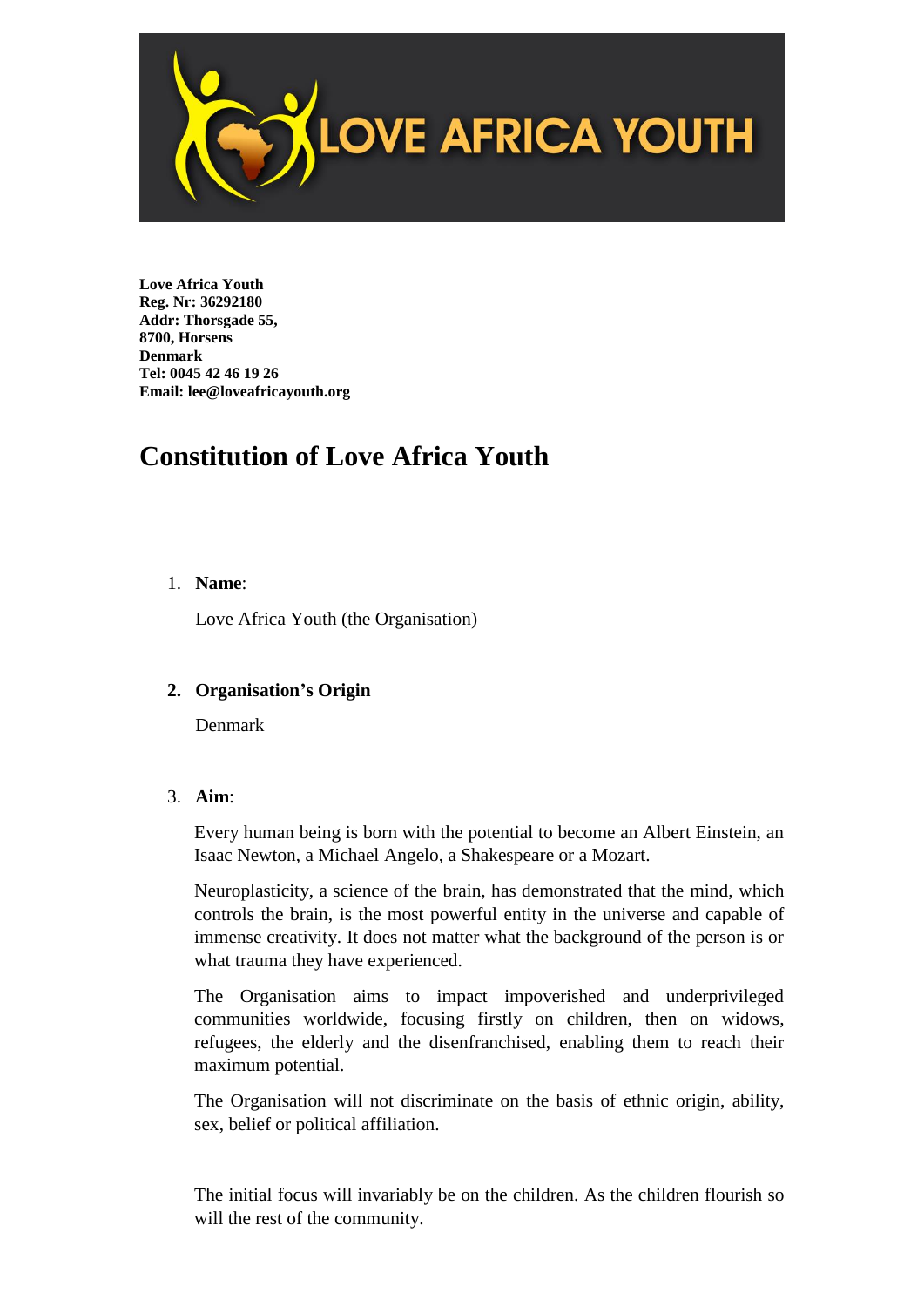- Provide nourishing food, clothing, shelter or accommodation, primary, secondary and tertiary education, encouraging and enabling them to reach their maximum potential.
- In education an emphasis is placed on the latest developments and advancements worldwide, which have already empowered children and caused them to achieve high standards in the fields of academics, literature, music, science or engineering not dreamed of previously.
- Provide computer literacy and knowledge of information technology from the fundamentals to very advanced levels.
- Nurture the children's spiritual needs.
- Empower them to become self-sufficient and self-confident citizens through social development and sustainable income generating activities in their communities.
- Assist communities to create an environment that promotes development of knowledge.
- 4. **Objectives**: This is how the Organisation fulfils its Aim:
	- Provides nourishing food for pre-schoolers. Where no government food is provided at schools, school-going children will also be fed.
	- Develops and utilises crèches, orphanages, schools and after-school study centres/community development centres.
	- Sets exceptionally high academic standards for its crèches, after-school study centres, orphanages and schools.
	- Provides teachers and teaching materials, including right brain development material, computers, printers, scanners and television sets together with digital teaching material.
	- Utilises volunteers to develop support and undergird teachers and other trainers of the Organisation.
	- Provides teacher training and development programmes.
	- Encourages the development of vegetable gardens, where appropriate, by providing guidance, the requisite material, seeds. Where water is scarce or unavailable, solutions will be found and methods such as drip irrigation will be taught.
	- Provides micro loans / economic support to community members to start businesses.
	- Provides loans/ economic support to communities to start businesses, to purchase goats and/or cattle and/or geese and ducks, where appropriate.
	- Provide economic support for persons in dire need.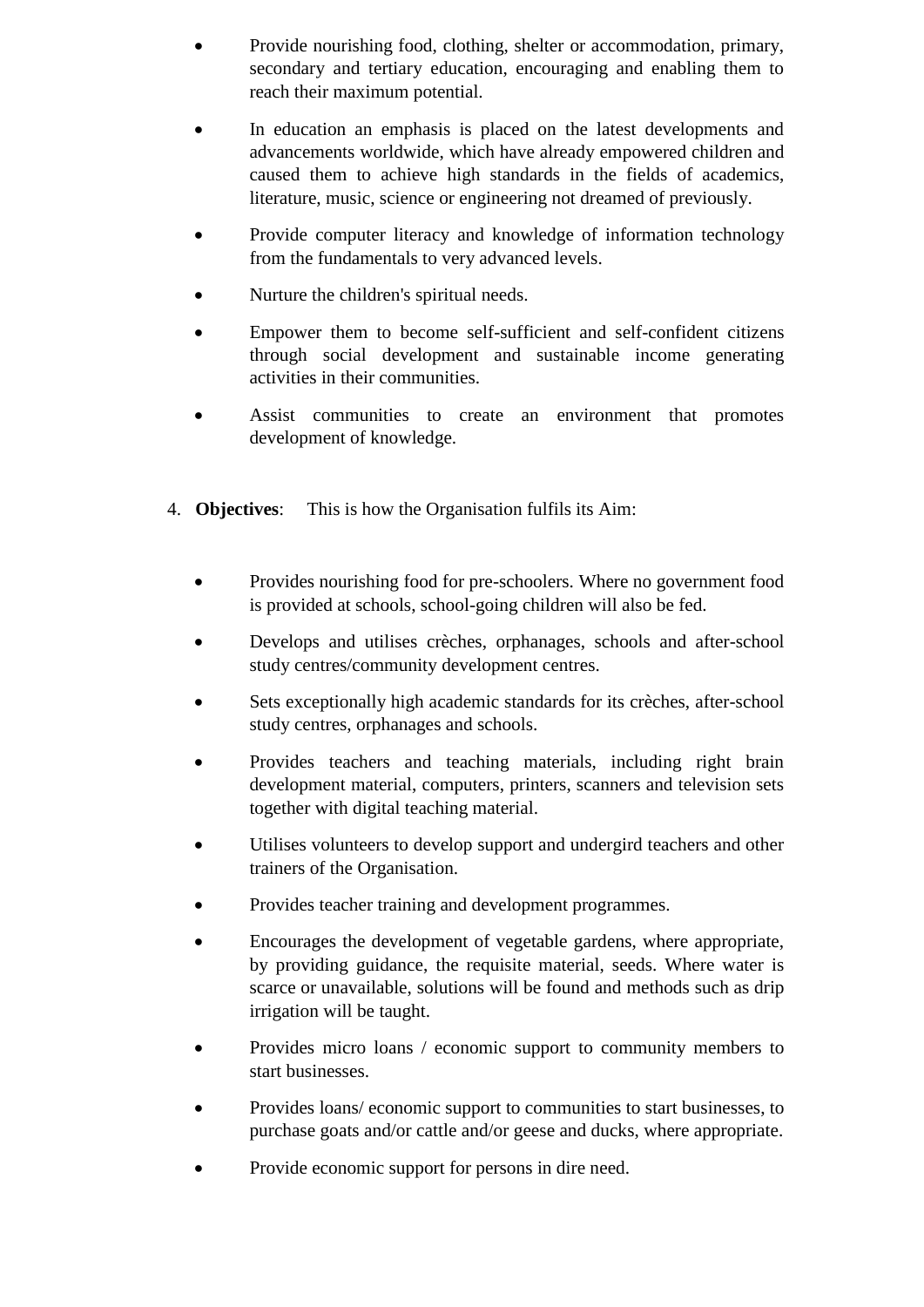- Where possible, financial assistance from government programs is utilised.
- Carries out and promotes both environmental improvement and practical conservation, educates, encourages and supports the local population in environmental practice and also works with statutory and non-statutory agencies.
- Promotes sport, community recreation and play facilities.
- Works with similar groups and exchanges information and advice with them.

# 4. Members

Anyone who has paid his membership fee to the association, and who agrees and joins with the association's purpose and mission, is a member of the association.

A member who does not respect the statutes or resolutions adopted by the General Assembly, may be expelled by the board.

An expulsion must be approved by the next following general meeting.

5. General Assembly

The General Assembly is the highest authority.

The annual general meeting is held once a year, latest in March, with 14 days warning via e-mail to its members.

The agenda of the Annual General Meeting shall include at least the following points:

- 1) Election of chairman
- 2) Directors' report on the association's activities in the past year
- 3) The audited accounts submitted for approval
- 4) Any proposals
- 5) Determination of membership fees
- 6) Election of Board members
- 7) Election of auditor if deemed necessary
- 8) Other

Proposals for consideration under agenda item 4, shall be submitted to the chairman 14 days before the general meeting.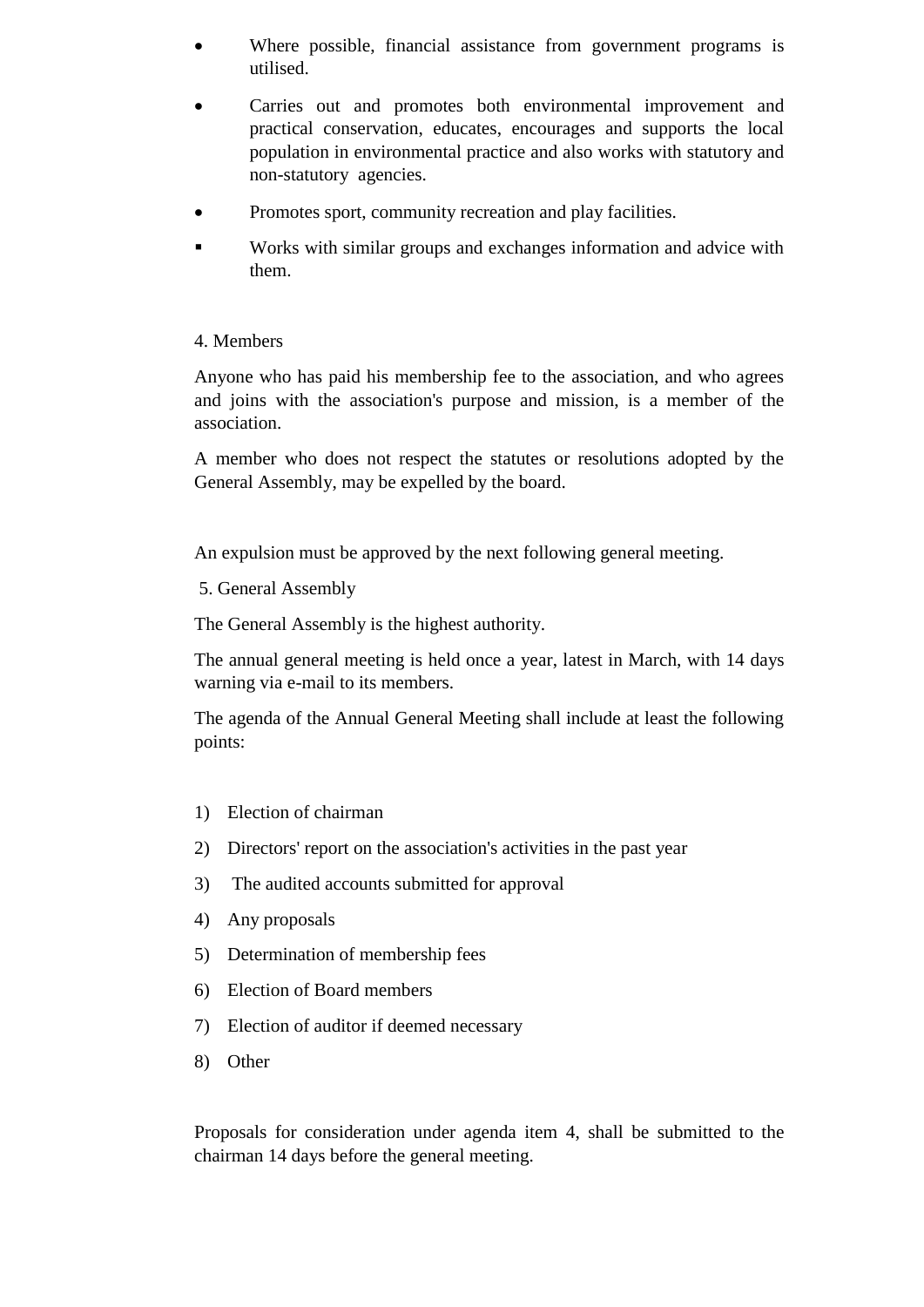Extraordinary general meetings may be held when the board considers it necessary or if one third of the voting members submit a written request.

If a request is submitted by one third of the members an extraordinary General Meeting must be held no later than 60 calendar days after the request has been submitted to the Board of Directors.

Notice for an extraordinary general meeting is eight calendar days. General Assembly agenda announced at point of notice.

All resolutions at a general meeting shall be taken by simple majority vote. Legally conducted General Meeting decisions are valid. Only members with proof of paid membership may vote at the meeting.

No one can by proxy at the general meeting represent more than one member.

A protocol of the general meeting shall be recorded and signed by the Chairman.

#### 6. Management:

The Association is managed by a board of 5-7 members elected for two years at a time. At the first annual general meeting after the foundation's establishment, three directors are up for election. The order by lot.

The board elects its own chairman, vice chairman, treasurer.

The Board shall adopt its rules and take the decisions necessary for the association's operations.

The association is bound by the signatures of two directors, one of whom shall be the chairman or the deputy chairman.

The purchase, mortgaging or sale of real estate requires, however signatures of the entire Board.

There may be granted procuration to individuals.

Board members are exempt from membership fees.

#### 7. Liability:

Members of the organisation and the board have no personal liability.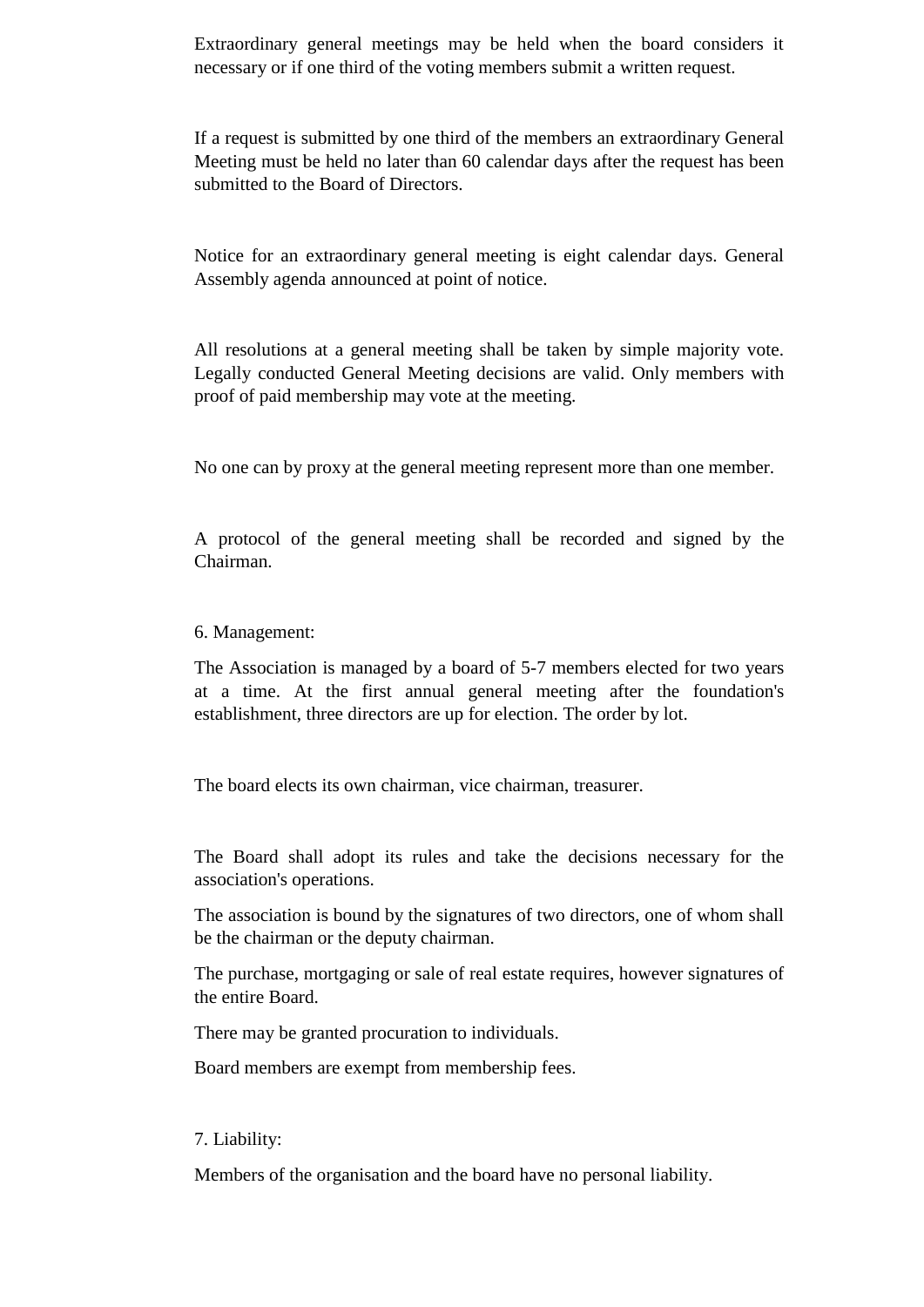#### 8. Financial year:

Financial year runs from 1 January to 31 December. At each annual general meeting set next year's contingent by the General Assembly.

Revision takes place once a year after the reporting period. The Association's general meeting has decided to apply the reduction of the audit obligation. The annual report must be reviewed by the treasurer and approved by the Board of Directors. Therefore, the organisations annual reports will not be audited by an auditor unless deemed necessary. The necessity is determined by the board.

9. Amendments to the Statutes and dissolution of the association:

Changing these statutes require 2/3 of the association's members vote. If 2/3 of the members are not present, the Board may convene a new general meeting which may be held not earlier than five weeks after.

Proposals must be explained at point of notice of general meeting to be held. At the new general meeting statutory amendment is adopted if 2/3 of the votes were represented.

In case of dissolution any net worth must be distributed to charitable causes that are a natural extension of the association's purpose. To be decided at dissolution meeting.

Thus adopted at the founding meeting on 28.01.2015